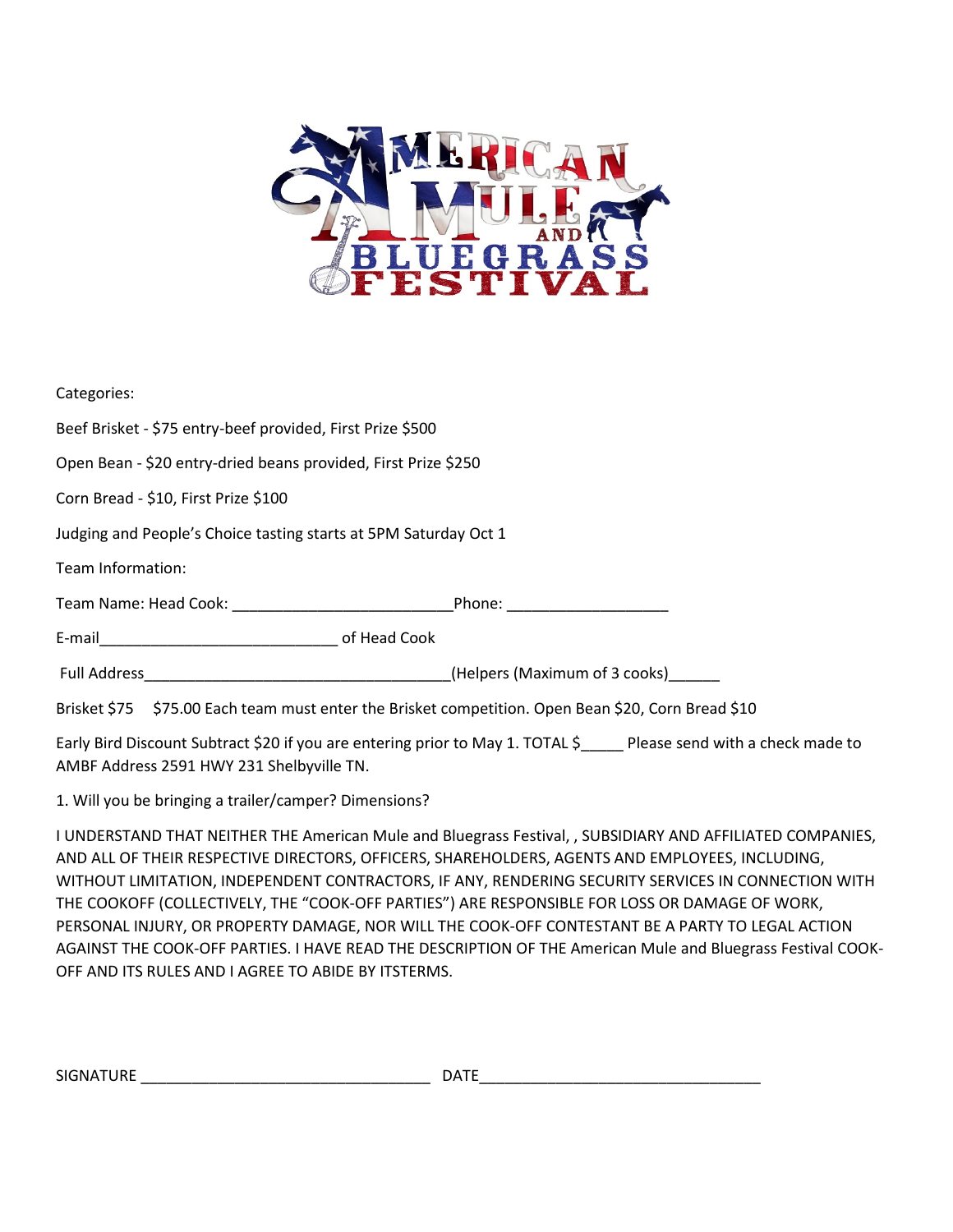Rules and Regulations for American Mule and Bluegrass Festival Cook off

1. All product MUST be cooked on site. Failure to follow this rule is grounds for disqualification. Any cooking method must be cooked in cast iron on wood, or charcoal. No Smokers, No propane or electric may be used for cooking You may leave the area, but your entry must stay on the premises.

2. The Event Coordinator will direct you to your site. Each team should check in on Friday Sept 30 from 9:00 a.m. to 7:00 p.m. A mandatory team meeting will be held immediately after checking in to go over all of the rules. Meat (and beans) will be given at the team meeting. Meat (and beans) are not to leave the competition area. You may set up your equipment any time after you check in. If a team is not able to be at the team meeting, arrangements must be made ahead of time with the Event Coordinator. Meat will be distributed by 9:00 p.m. Friday or Saturday morning 7:00 a.m.

3. Each team will be provided a 10' by 20' competition site. Your site does not necessarily include camping space.

4. After your samples have been submitted for judging the remainder of your meat and any competing side dishes must be available for samples to the event guests as a "People's Choice" competition. Please make your samples an appropriate size so 30+ may sample your entry.

5. All teams are asked to respect the rights of all other teams with special emphasis relating to loud music, loud or profane language, or infringement on adjoining sites with any equipment. The chief cook will be responsible for the conduct of his/her team and guests. Alcohol is only permitted in the operating beer garden.

6. Each team will be responsible for the clean-up of their site at the completion of the contest. Please do not pull trailers out or take down barriers until after the event is finished (approximately 7:30 p.m.)

7. The Cook-Off committee reserves the right to make additional rules and regulations as the situation warrants. Decisions of Cook-Off Committee and judges are final. In the event of disqualification, no refunds will be provided.

8. Each cooker must meet safety standards, such as:

9. Food handling gloves/ Clorox Wipes/ bleach /dish soap /hand sanitizer / At visible cleaning station. Each cooking team needs to keep Hot water For their USE for cleaning and cooking. Also, would add or tell at that the meeting about No cross Contaminating of foods some people cannot eat beef /eggs/or milk /peanut oil because of allergies so each team needs to tell guest or have chalkboard or sign warning possible food allergies.

10. All meat must be maintained at or above 140 degrees, aprons and hats worn by all cooks and cleanliness of the cooking area and personnel is required.

11. If a chief cook decides to withdraw, he/she must notify the Cook-Off committee and forfeit his/her entry fee.

12. You are responsible for bringing a cooler and ice to keep meat at safe temperatures at all times!

13. The team shall provide all equipment and supplies including tents and containers to carry and hold water. electrical power is not available. Please bring an extension cord and (quiet) generator if needed. Please bring any coolers, and tables you will need.

14. ALL TEAMS MUST ENTER THE BRISKET COMPETITION.

## BRISKET

- 1. An untrimmed Brisket will be provided.
- 2. Briskets will be judged on Appearance, Texture and Taste. Skirt Steak 1.

## OPEN BEAN

1. Entries must be prepared from scratch and cooked on site in the open.